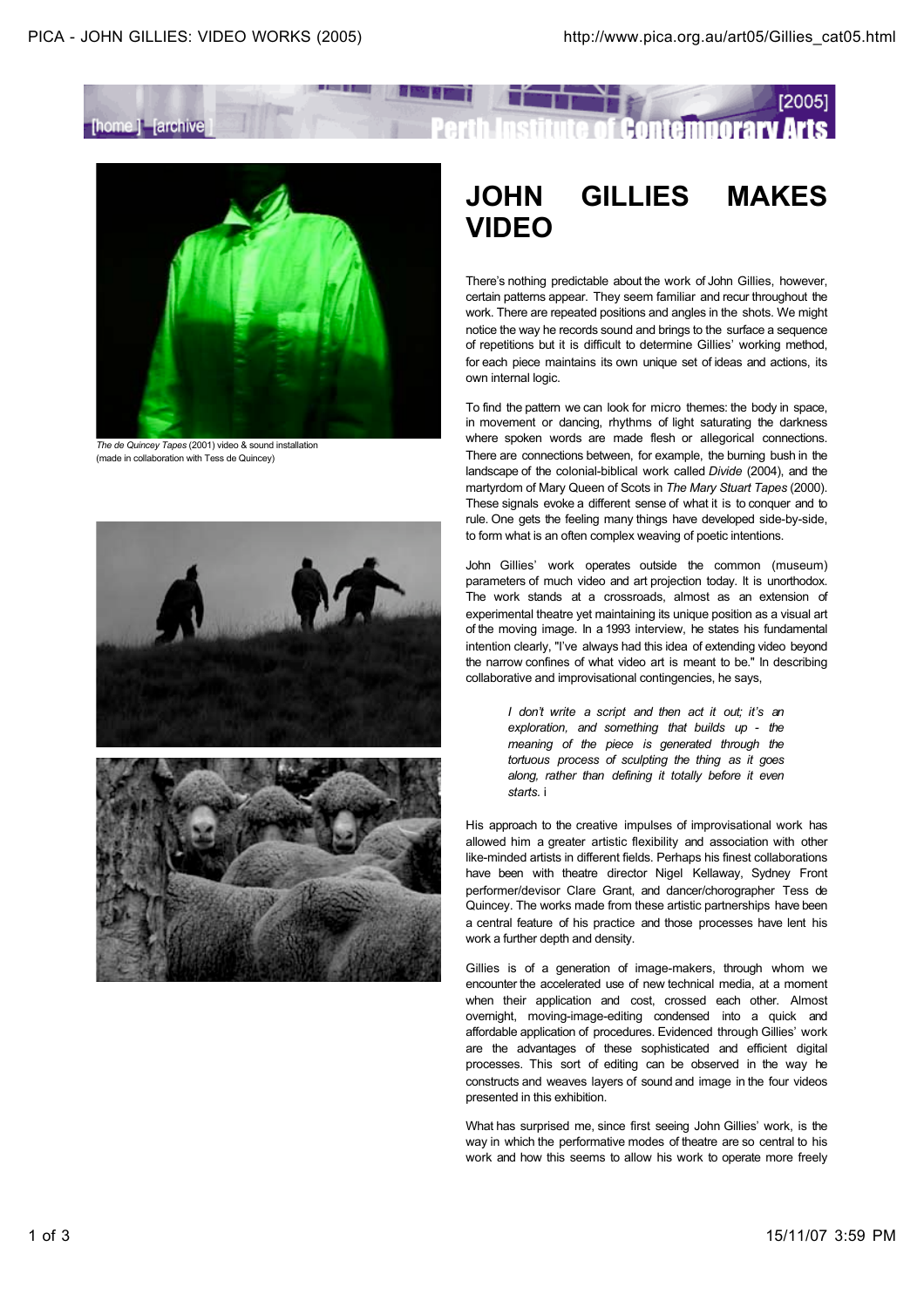

*Divide* (2004), video, 25 mins



*My Sister's Room* (2000) video and sound installation

and distinctly outside the current styles of video projection and their accompanying post-photographic protocols. It seems that Gillies has been a less futuristic fetishiser than many of his peers who have tied themselves to the 'newness' of technology and media. Much of the technical language used to construct his video works appears borrowed from an era of silent film; their theatrical gesturings, accompanied as they are by sound tracks, and with their visible collaging, looping and use of repetition. Gillies also seems to be referring to a more extended action and filmic enterprise, one that owes a debt to the performances and cinema of the Fluxus movement of the 1960s.

It is the devices of theatre that make these video constructions such compelling viewing. Gillies appears fascinated by the way the materiality of imaging and sound can be manipulated and layered. His innovation might best be described as a relay effect, linking moments from another performance staged somewhere beyond the screen with performative elements enwrapped, overlayed and then mesmerisingly remastered. Perhaps there is a distortion here that's worth commenting on. The artist plays in a space between the continuity of his inherent narrative logic and a sort of gestural time writing. There exists a clarity of character even within the deliberately reduced expressive possibilities so that a kind of reductivism propels us into the meaning or 'poetic unmeaning' in an altogether animated theatre of the screen.

In *Techno/Dumb/Show* (1991) I feel swept up into a beehive of energy/ies, where collage and overlay crash through grainy black-grey portraits and figures. Edward Sheer has observed, "What he (Gillies) is doing is unleashing the performativity of the gestures themselves: the autonomy of an action broken into its component parts. At its root this is what montage performs". ii It is this oily skin of light whose capacity and velocity, rhythmetrics and repetitions, are the focal points of an almost trance-like state generated by the work. With accelerated audio and visual syncopation emitted, the video also seems wildly operatic. I left behind the solidness of reality, to enter a sort of contractual hypnosis with the work. The collage or montage elements of *Techno/Dumb/Show* remind me of the physical movements and edits of Walter Ruttman's great urban classic, the film-portrait Berlin, *Symphony of a City* (1927). Both works are alive, complex and vast, and full of kaleidoscopic anxiety. Through a different kind of expressionism, Gillies creates a series of embodied human dramas, and by using engineered fragments and rapid movements constructs, through video montage, a highly sustained sequence of analogue-video-collage.

Of course velocity isn't always rapid – and any good artist understands that.

Often there is a need for dramatic counterpoint. Speed is used to change the feeling of the modal direction of moving images and sound. Gillies modifies the appearances and the sound syncopations in a work like *The Mary Stuart Tapes* (2000) to major dramatic affect. In these works, Gillies encases the body in a 'timely fashion'. The performer of *The Mary Stuart Tapes* is Clare Grant. Her voice has a gravity, particularly when set against itself, on the supplementary, spoken-word audio track. We are introduced to Mary Stuart, Catholic martyr and lonely political prisoner. Imprisoned and condemned, Mary Queen of Scots is recounting her last days and hours before being executed by her sister, Queen Elizabeth 1. Mary Stuart wants her freedom, not to overthrow the Protestant Church of England. *The Mary Stuart Tapes* monologue is re-translated from Friedrich Schiller's (1759-1805) *Maria Stuart of 1800*. Gillies shot this work in the modern streets and night crowds of Sydney, 200 years after Schiller's work was written and four hundred years after the deed was enacted into British history. Discussing this deeply allegorical work, Gillies noted, "Australia is the inheritor of the British idea of the